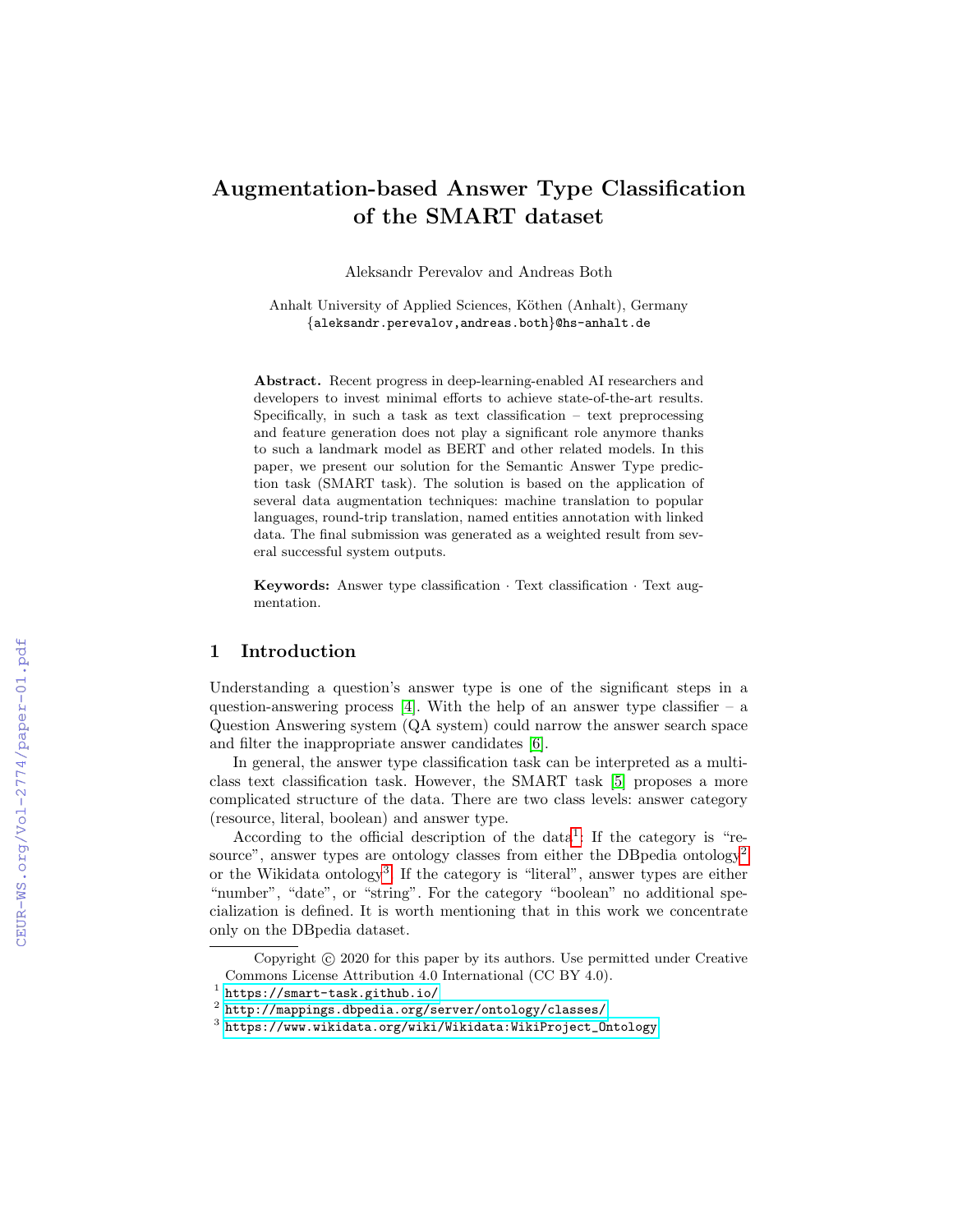Each "resource" answer type contains a ranked list of the DBpedia ontology types. All items contained in a list are part of one hierarchy, for example: [["dbo:Person"](http://dbpedia.org/ontology/Person), ["dbo:Agent"](http://dbpedia.org/ontology/Agent)] or [["dbo:Opera"](http://dbpedia.org/ontology/Opera), ["dbo:MusicalWork"](http://dbpedia.org/ontology/MusicalWork), ["dbo:Work"](http://dbpedia.org/ontology/Work)]. The most general ontology type is at the end of a list.

The DBpedia dataset contains 21,964 (train - 17,571, test - 4,393) questions. The evaluation metric for answer category prediction task is accuracy, the metric for answer type prediction is lenient NDCG@k with a Linear decay [\[2\]](#page-8-0).

Our solution focuses on data augmentation techniques. In Section [2](#page-1-0) we describe the dataset in detail. Section [3](#page-2-0) incorporates the description for the data augmentation methods used by us, as well as an algorithm for merging answer type lists. In Section [4](#page-5-0) we show our experimental results and describe the local evaluation pipeline. Finally, in Section [5](#page-7-0) the conclusions are presented.

# <span id="page-1-0"></span>2 Dataset analysis and transformation

The original dataset is presented using the JSON format. To train a model on the data, it needs to be transformed into a feature-target form.

In the case of the prediction answer category, the task is trivial – there is just one target value for one question and it is considered as a multi-class classification task. While predicting an answer type – things are more complicated: we have to predict a list, which items are ordered according to the level of taxonomy and has to match one hierarchy (e.g., dbo: Opera, dbo: Musical Work, and dbo: Work). The first constraint does not allow us to consider this task as a multi-class classification. That is why we decided to make each item of a list as an individual target value, so we can train separate models for each of them. We took only 5 most general types for each question because 95% of the answer type list's lengths are not more than this value. The head of the resulting dataset is presented in Figure [1.](#page-1-1)

|          | id              | auestion                                       | category | type_1             | type 2          |                                             | type_3 type_4 | type 5     |
|----------|-----------------|------------------------------------------------|----------|--------------------|-----------------|---------------------------------------------|---------------|------------|
| $\Omega$ | dbpedia 1177    | Was Jacqueline Kennedy Onassis a follower of M | boolean  | <b>NaN</b>         | <b>NaN</b>      | <b>NaN</b>                                  | <b>NaN</b>    | <b>NaN</b> |
|          | dbpedia 14427   | What is the name of the opera based on Twelfth | resource | dbo:Work           | dbo:MusicalWork | dbo:Opera                                   | NaN           | <b>NaN</b> |
|          | 2 dbpedia 16615 | When did Lena Horne receive the Grammy Award f | literal  | date               | <b>NaN</b>      | <b>NaN</b>                                  | <b>NaN</b>    | <b>NaN</b> |
| 3.       | dbpedia 23480   | Do Prince Harry and Prince William have the sa | boolean  | <b>NaN</b>         | NaN             | <b>NaN</b>                                  | NaN           | <b>NaN</b> |
| 4        | dbpedia 3681    | What is the subsidiary company working for Leo |          | resource dbo:Agent |                 | dbo:Organisation dbo:EducationalInstitution | <b>NaN</b>    | <b>NaN</b> |
| 5.       | dbpedia 3712    | what is the musical composer id of bedrish sme | literal  | string             | <b>NaN</b>      | <b>NaN</b>                                  | <b>NaN</b>    | <b>NaN</b> |
| 6.       | dbpedia 14847   | How often are the Paralympic games held?       | literal  | number             | <b>NaN</b>      | <b>NaN</b>                                  | <b>NaN</b>    | <b>NaN</b> |

<span id="page-1-1"></span>Fig. 1. Tabular representation of the training dataset.

Hence, we consider the solution for the SMART challenge task to be represented as two-level architecture where the higher-level decisions activate lowerlevel classifiers: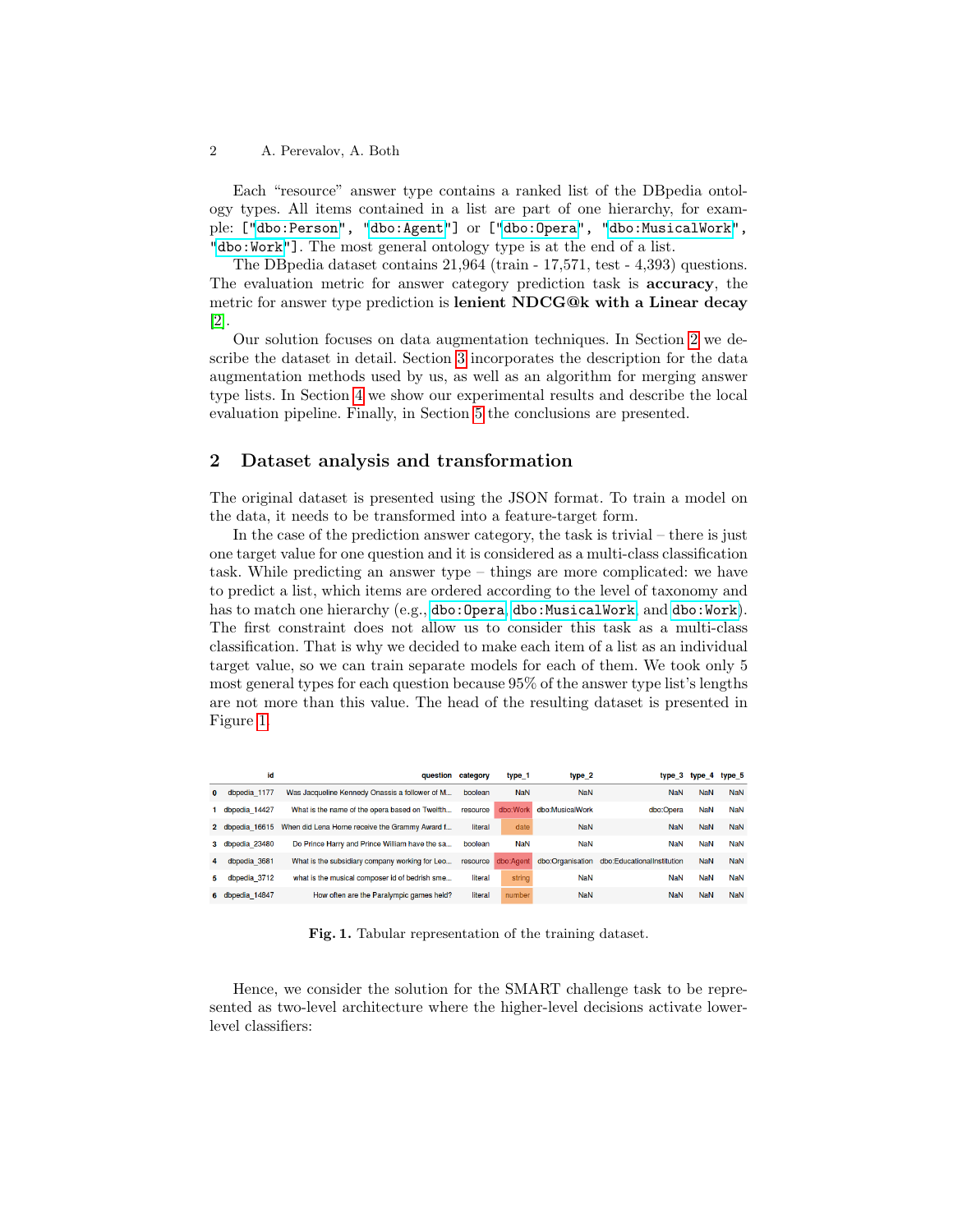

<span id="page-2-1"></span>Fig. 2. TOP 10 resource answer types

- Level 1 The category is classified (Figure [1,](#page-1-1) column: "category"). Thereafter, the classification system can decide for the next required classifiers.
- Level 2 The second-level decisions are considered to be two independent tasks:
	- Classification of literal type (Figure [1,](#page-1-1) column: "type 1")
	- Classification of resource types (Figure [1,](#page-1-1) columns: "type 1", "type\_2", "type\_3", "type\_4", "type\_5")

The training dataset had 43 questions with empty textual representation. These questions were removed. The resulting dataset has the following characteristics:

- 17,528 questions are contained;
- Distribution: 9,573 question point to resources, 5,156 point to a literal datatype and 2,799 are Boolean questions;
- The 95th percentile of the answer type lists' length is 5;
- The maximum number of tokens in a question is 60.

In Figure [2,](#page-2-1) the top 10 most common resource answer types are presented. It shows that all top 10 resource types belonging either to dbo: Agent or dbo: Place or their sub-classes.

## <span id="page-2-0"></span>3 Proposed solution

#### 3.1 Classifier Architecture

The classification pipeline was created with a tree-like structure and 7 classifiers in total (see Figure [3\)](#page-3-0). First, the category is classified. Then, depending on the category, the corresponding models are chosen.

For example, if the category is "resource", then the pipeline classifies a question using 5 models reflecting the decision for "type\_1", "type\_2", "type\_3",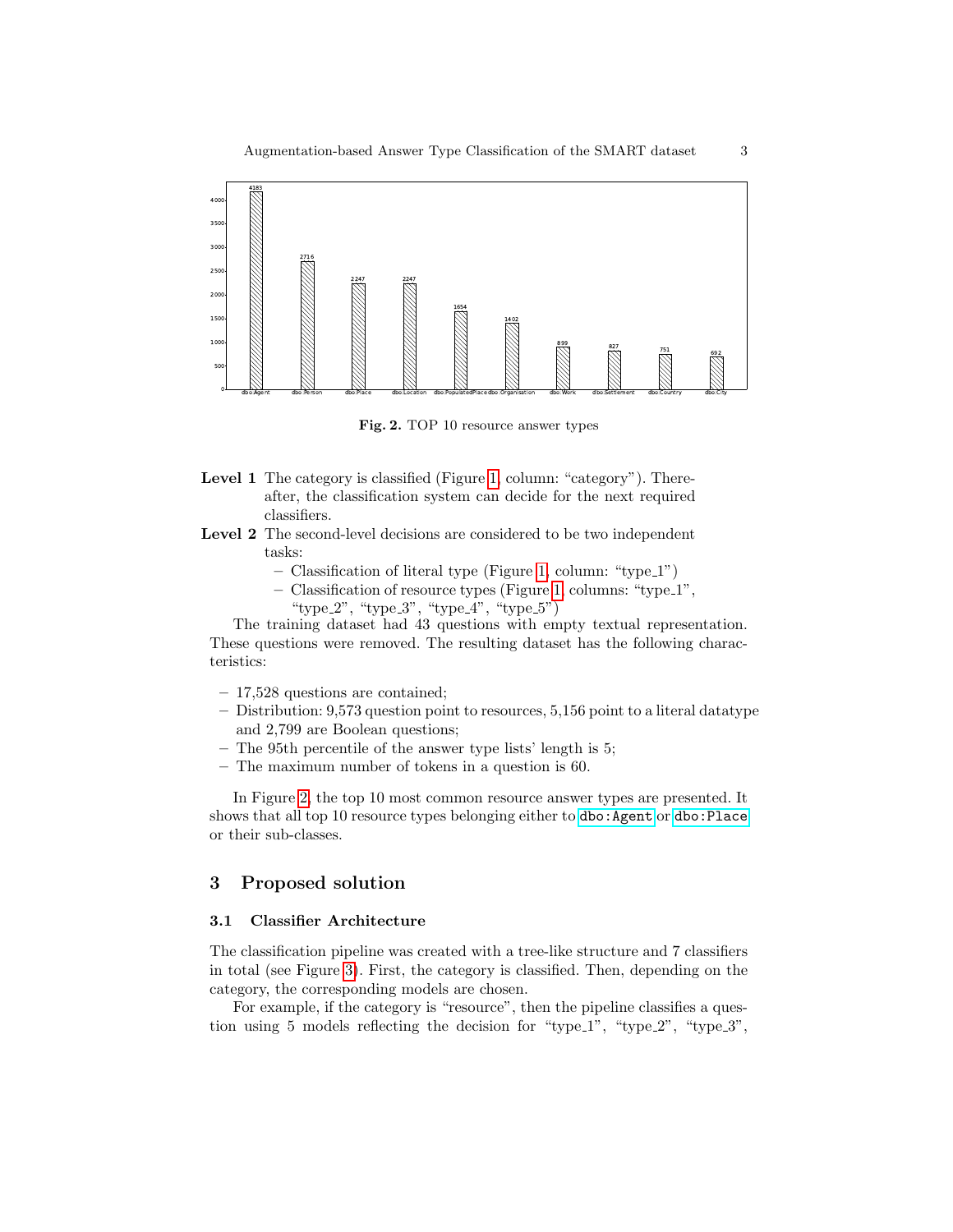"type  $4$ ", and "type  $5$ " (cf., Figure [1\)](#page-1-1). Given the results of these classifiers, the answer type list is created from the computed results (obeying the correct order). As there are only 5 models (one model for one list item) – the answer type list's length will contain no more than 5. Sometimes it may be less (when the prediction is None).



<span id="page-3-0"></span>Fig. 3. Tree-like classification pipeline C

#### <span id="page-3-3"></span>3.2 Data Augmentation

To extend the training data, we used several augmentation strategies for the given dataset:

- $D_1$  Machine translation to German, French, Spanish, and Russian is used for each question. Hence, in total there are 5x more questions (separated in 5 different languages) resulting in 87,640 questions. As the dataset has become a multilingual one, we will use a multilingual model. There are two types of prediction for such a dataset: Use the original English text or use predictions for all languages and a majority voting algorithm.
- $D_2$  Round-trip translation [\[1\]](#page-8-1) (English-German-English, English-Russian-English) – in total, there are 3x more questions, and we use a single language model. The dataset consists of 52,584 questions;
- $D_3$  Each question is annotated with it's named entities pointing to DB pedia resources – each named entity is replaced with one of its RDF types. The data is extracted from DBpedia with help of DBpedia Spotlight<sup>[4](#page-3-1)</sup>. The dataset consists of 163,488 questions.

Google Cloud Translation<sup>[5](#page-3-2)</sup> was used to translate the data for  $D_1$  and  $D_2$ automatically.

<span id="page-3-1"></span> $^4$  <https://www.dbpedia-spotlight.org/>

<span id="page-3-2"></span> $^5$  <https://cloud.google.com/translate>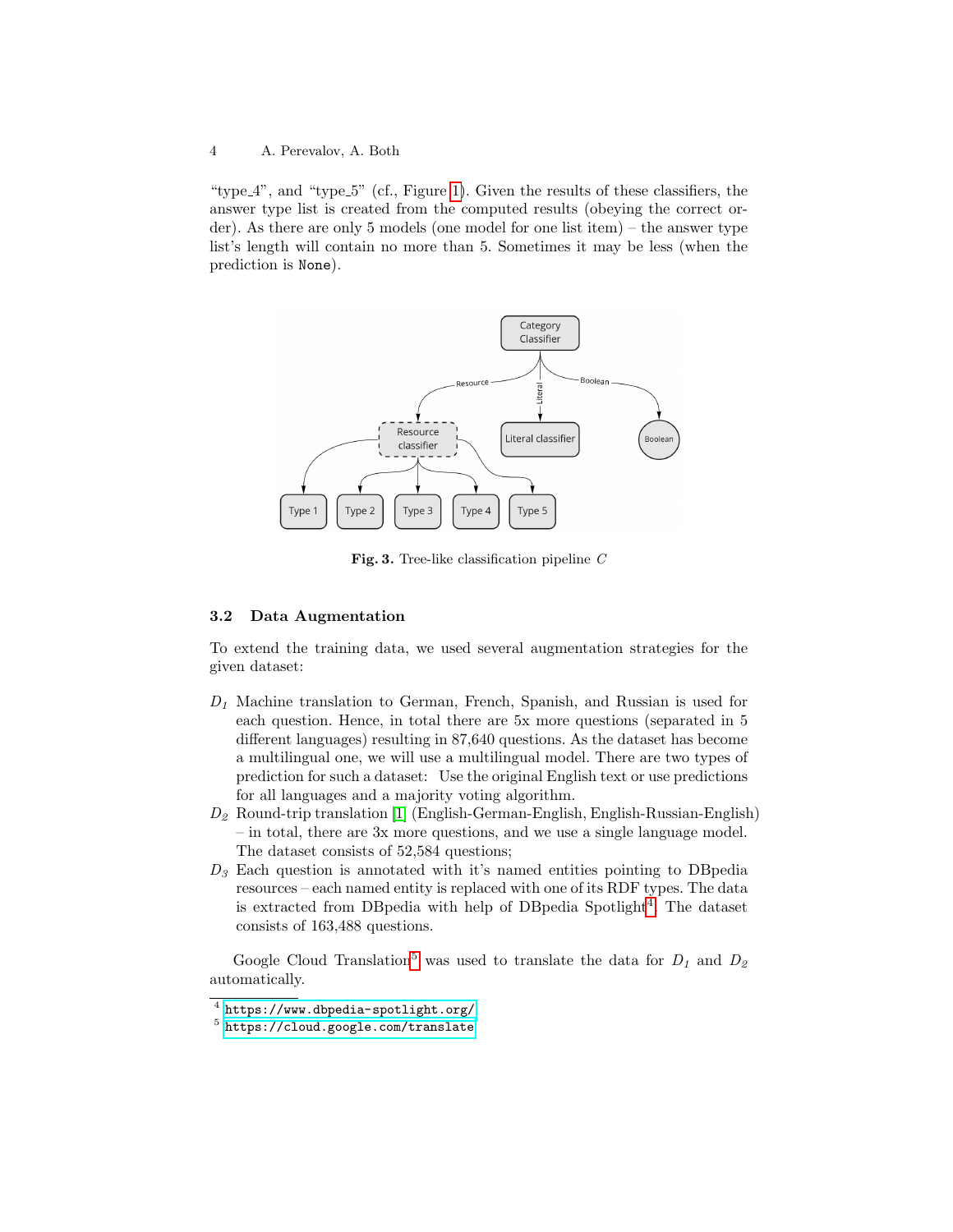

<span id="page-4-0"></span>Fig. 4. Example of merging 3 lists with specified weights



<span id="page-4-1"></span>Fig. 5. Overview of the final process.

Hence, additionally to the original dataset – we call it  $D_{\theta}$  – we have created here 3 more dataset  $(D_1, D_2, \text{ and } D_3)$  that are used to spawn 4 independent classifier pipelines  $(C_1, C_2, C_3, \text{ and } C_4)$ . Consequently, the results  $R_{C_i}$  of all classifier pipelines  $C_i$  need to be merged. Figure [4](#page-4-0) shows an example of merging process. The next section gives a detailed description of the process.

#### <span id="page-4-2"></span>3.3 Results Merging

Each classification pipeline –  $C_0$ ,  $C_1$ ,  $C_3$ , and  $C_4$  – provide a list of classification results. It is reasonable to assume that they also have a distinguished classification quality.

Hence, while merge the classification results – identified by  $R_{C_0}, R_{C_1}, R_{C_2},$ and  $R_{C_3}$  – to establish a final result set  $R_{Final}$  as shown in Figure [5.](#page-4-1) The merging of  $R_{C_i}$  with  $i \in \{0, 1, 2, 3\}$  is computed while numerically calculating a weighted rank for each answer type that was predicted by at least one classifier pipeline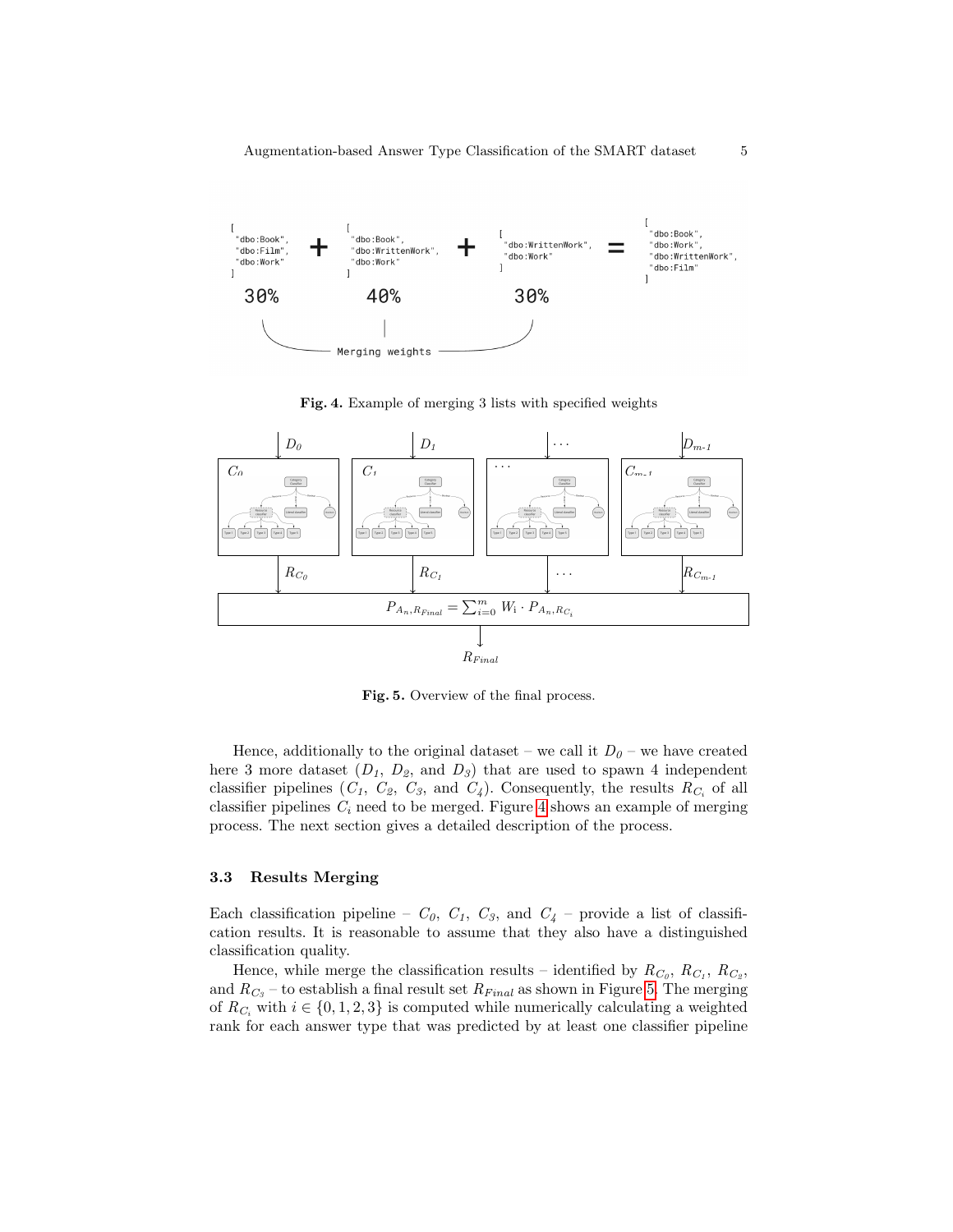$C_i$ . The rank  $P_{A_n,R_{Final}}$  of an answer type  $A_n$  in  $R_{Final}$  is computed as follows:

$$
P_{A_n, R_{Final}} = \sum_{i=0}^{m} W_i \cdot P_{A_n, R_{C_i}}, \text{ where } P_{A_n, R_{C_i}} = \begin{cases} \text{rank of } n \text{ in } R_{C_i} & \text{if } n \text{ in } R_{C_i} \\ \text{fallback rank } f & \text{else} \end{cases}
$$

and  $m$  is the number of classification pipelines

Typically, the quality of Level-1 decisions would be high. However, there also exists a special case where a different answer category was predicted by the classifier pipelines. In this case, we currently follow a static rule-based decision process that is favoring the more specific predictions, i.e., if one classifier pipeline predicted the category boolean, then all other results are discarded. And, else if one classifier pipeline is predicting the literal category, then all non-literal categories are discarded.

# <span id="page-5-0"></span>4 Experiments

#### 4.1 Evaluation

We used Bert-base-cased and Bert-base-multilingual-cased models [\[3\]](#page-8-2) in our classification pipeline. Training data was split into two sets: train and validation set. The validation set was created by random choice of 4400 questions and the test set consists of 4381 questions. The models were fine-tuned on the training set with the following hyperparameters:  $EPCHS = 2$ ,  $MAX$ <sub>LEN</sub>=60, BATCH\_SIZE=16.

The training process was performed on GPU resources provided by the Kaggle.com platform (NVIDIA TESLA P100 GPU, 16 GB RAM). The results shown in Table [1](#page-5-1) enable us to compare the effectiveness of each augmentation technique. The results were obtained on the validation set locally  $(MV -$  corresponds to Majority Voting algorithm, see Section [3.2\)](#page-3-3):

|                                                             |  | $D_0$   $D_1$   $D_{1+MV}$   $D_2$   $D_3$ |  |
|-------------------------------------------------------------|--|--------------------------------------------|--|
| Accuracy                                                    |  | $ 0.969 0.968 $ 0.962 $ 0.357 0.959$       |  |
| NDCG@5 $ 0.533 0.704 $ 0.708 $ 0.165 0.363$                 |  |                                            |  |
| $\overline{\textbf{NDCG@10}}$ 0.499 0.661 0.665 0.140 0.317 |  |                                            |  |

<span id="page-5-1"></span>Table 1. Local validation results

The best performing datasets are multilingual ones  $(D_1)$ . The round-trip translation  $(D_2)$  approach caused overfitting because of small differences in questions forms. The same situation occurred with the named entities annotation approach  $(D_3)$ . The original dataset  $(D_0)$  showed comparable performance. A detailed analysis of the errors is given in Section [4.2.](#page-6-0)

For the final analysis, we took only predictions from the models trained on the original  $(D_0)$  and the multilingual dataset  $(D_1)$  into account. We used both prediction approaches for the multilingual data: using the multilingual model to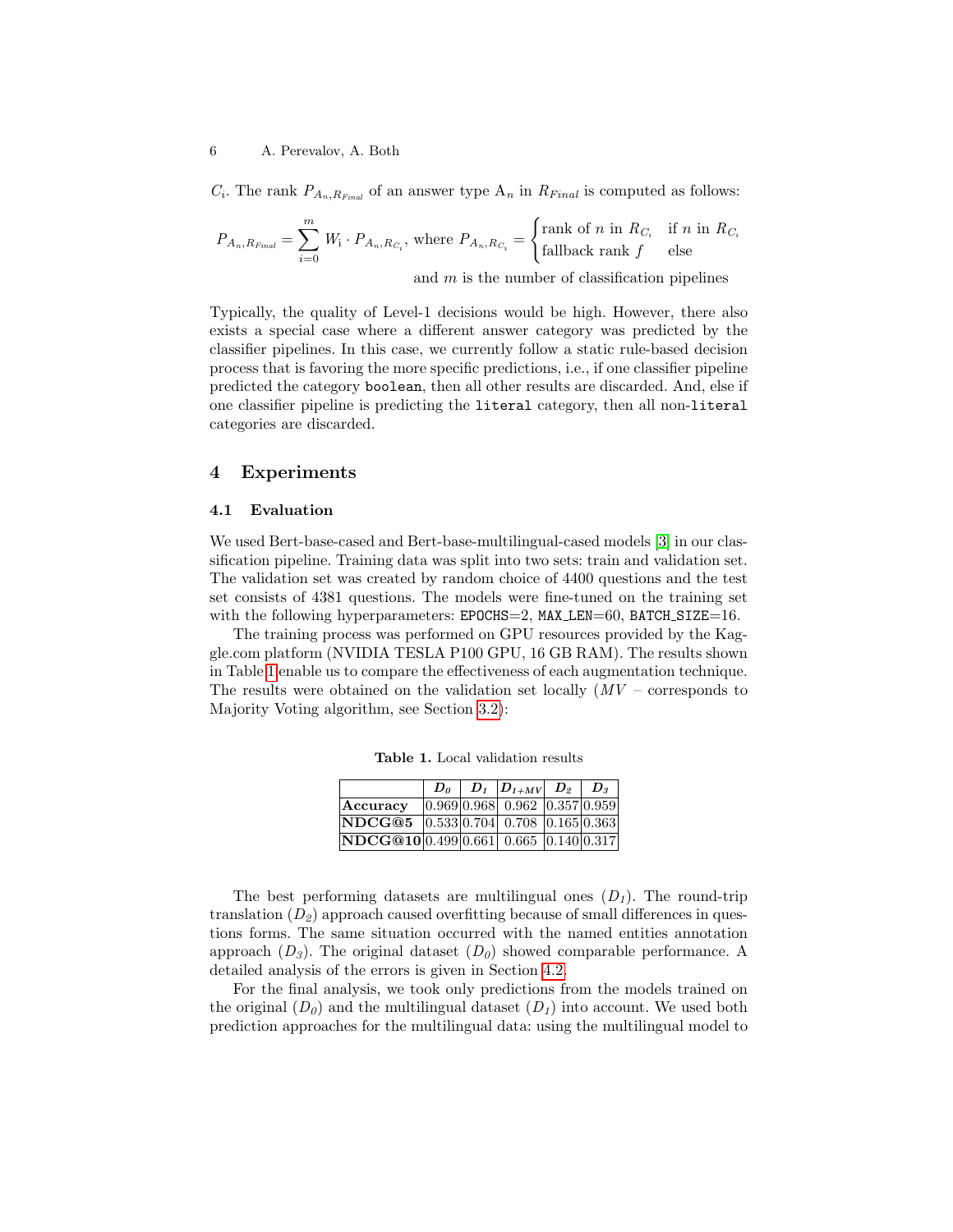predict the answer type of English questions and using the same model while retrieving predictions for all 5 languages and taking the majority vote result. The predictions were merged using the algorithm described at the end of the previous section, we used several weights combinations to achieve the highest quality. The evaluation results for final submission are presented in Table [2.](#page-6-1)

<span id="page-6-1"></span>

| <b>Table 2.</b> Final evaluation results |  |
|------------------------------------------|--|
|------------------------------------------|--|

|          | $ 1.3D_\theta+.3D_1+.4D_{1+MV}$ , $5D_1+.5D_{1+MV}$ , $3D_1+.7D_{1+MV}$ , $7D_1+.3D_{1+MV}$ |       |       |       |
|----------|---------------------------------------------------------------------------------------------|-------|-------|-------|
| Accuracy | 0.976                                                                                       | 0.965 | 0.965 | 0.972 |
| NDCG@5   | 0.762                                                                                       | 0.752 | 0.752 | 0.759 |
| NDCG@10  | 0.725                                                                                       | 0.714 | 0.716 | 0.722 |

The highest score on the test dataset was achieved with a merged combination of 3 predictions (see the second column of Table [2\)](#page-6-1). We evaluated the weight combinations where each weight  $w_i$  was chosen between 0.0 and 1.0, s.t., the sum of all used weights equals 1.0. The following best weight combination was created using this process:  $30\% - D_0$ ,  $30\% - D_1$  and  $40\% - D_{1+MV}$ . The fallback rank f for the merging algorithm was taken equal to 10 (see Subsection [3.3\)](#page-4-2). This combination was submitted as the final solution for the task. As the weights were obtained manually and intuitively, we can not make a statement about its application on the other datasets. Moreover, these weights can be overfitted to the test set because the final predictions were given by the organizers based on the whole test dataset without private/public test splits. Hence, the weights were selected according to the public test set results. This is a limitation of our merging approach.

#### <span id="page-6-0"></span>4.2 Error analysis

As we reported in the previous subsection, the approach  $D_1$  outperformed  $D_2$ and  $D_3$  due to the model overfitting caused by the nearly same surface form of the obtained questions. The corresponding example of  $D<sub>2</sub>$  is given below:

- Original: Who replaced Charles Evans Hughes as the Chief Justice of The United States?
- En-De-En: Who succeeded Charles Evans Hughes as Chief Justice of the United States?
- En-Ru-En: Who replaced Charles Evans Hughes as Chief Justice of the United States?

Hence, we have to recognize that the questions generated using round trip translation are not differing significantly: En-De-En differs in one word, absence of the definite article, and non-capitalized letter "T" in the last definite article, almost the same is true for the En-Ru-En translation.

We can assume that round-trip translation to languages, that are non-popular or distant from the English language, would possibly resolve this issue.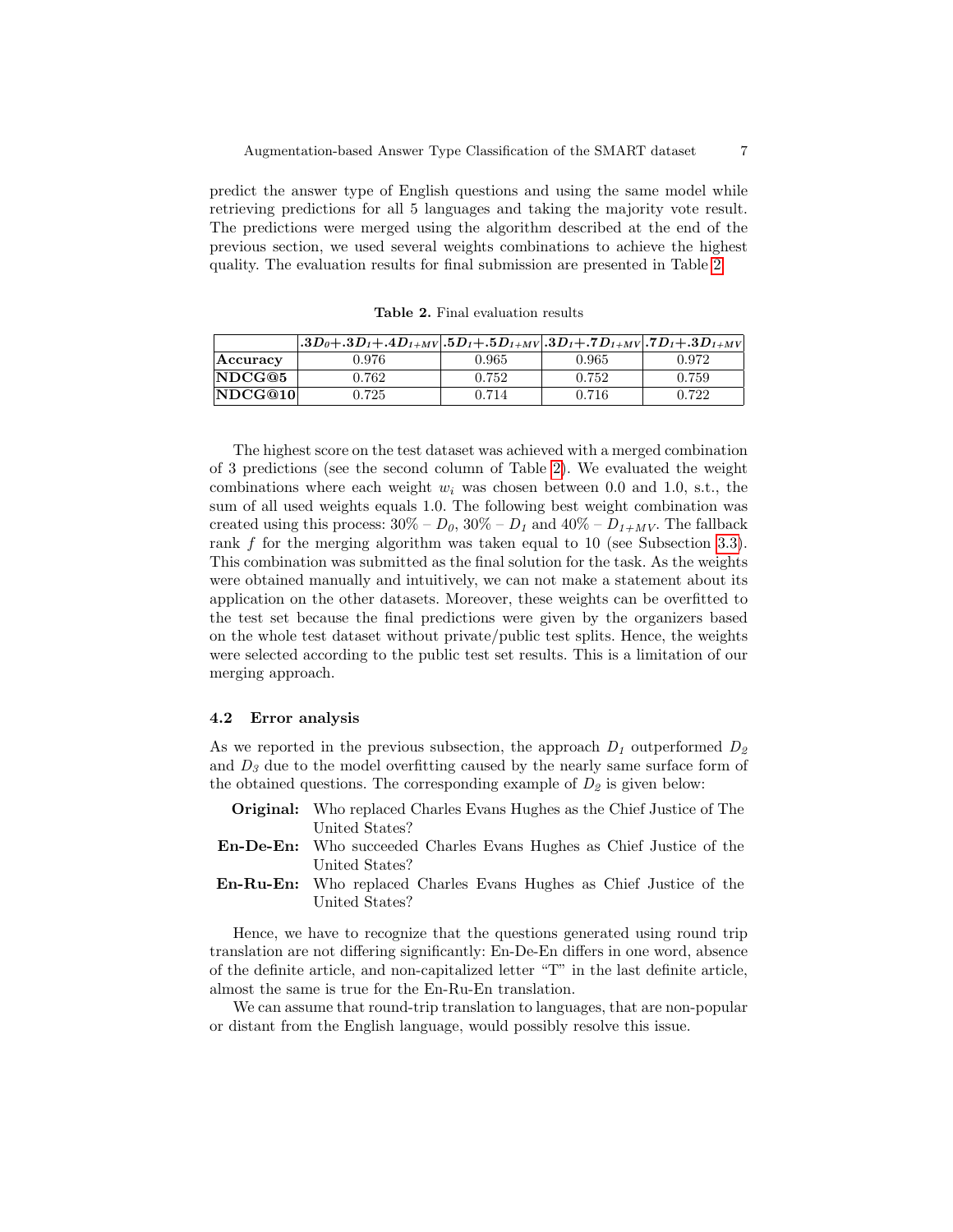The example of  $D_3$  is given below:

- Original: Who replaced Charles Evans Hughes as the Chief Justice of The United States?
- Variant 1: Who replaced DBpedia: Athlete as the DBpedia: Person of The [DBpedia:PopulatedPlace](http://dbpedia.org/ontology/PopulatedPlace)?
- Variant 2: Who replaced [DBpedia:Person](http://dbpedia.org/ontology/Person) as the [DBpedia:Person](http://dbpedia.org/ontology/Person) of The [DBpedia:Country](http://dbpedia.org/ontology/Country)?

Each named entity was replaced with its URI's type in the DBpedia. As a resource in the DBpedia may contain up to several thousands of variants corresponding to each combination of the types. There are two major limitations of this approach: the DBpedia resource may contain errors w.r.t. its type and the Named Entity Linking tool may extract and link entities incorrectly. In the given example, the "the Chief Justice of The United States" should be replaced with a single type, while it was replaced with two different types which are incorrect.

The  $D_3$  showed the best performance, here is the example of its fragment:

- Original: Who replaced Charles Evans Hughes as the Chief Justice of The United States?
- German: Wer hat Charles Evans Hughes als Oberster Richter der Vereinigten Staaten abgelöst?
- French: Qui a remplacé Charles Evans Hughes en tant que juge en chef des Etats-Unis? ´

However, despite the augmentation approaches, there is one significant limitation of our prediction approach – each element of the answer type list is predicted independently and therefore the elements may not from the same hierarchy. For example, for the question "What is the horse characters of Madame Sans-Gêne play?" predicted answer type list is [["dbo:Person"](http://dbpedia.org/ontology/Person), ["dbo:Work"](http://dbpedia.org/ontology/Work)] while the true value is [["dbo:Animal"](http://dbpedia.org/ontology/Animal), ["dbo:Eukaryote"](http://dbpedia.org/ontology/Eukaryote), ["dbo:Species"](http://dbpedia.org/ontology/Species)]. Despite the prediction is completely incorrect, it has items ["dbo:Person"](http://dbpedia.org/ontology/Person) and ["dbo:Work"](http://dbpedia.org/ontology/Work) which are located in the different ontology branches (hierarchies).

Consequently, the mechanism of checking the correctness of the hierarchy should be created. One of the possible solutions may be the prediction of the most specific answer type and making the prediction according to the actual hierarchy.

## <span id="page-7-0"></span>5 Conclusion

In this work, we described our solution for the Semantic Answer Type prediction task. The goal was to predict the corresponding answer category and answer types. To solve the task, we created a tree-like classification pipeline and implemented several text augmentation methods described in Section [3.](#page-2-0)

The results of our experiments show that the multilingual dataset has the highest performance in contrast to the other augmented data. To prepare the